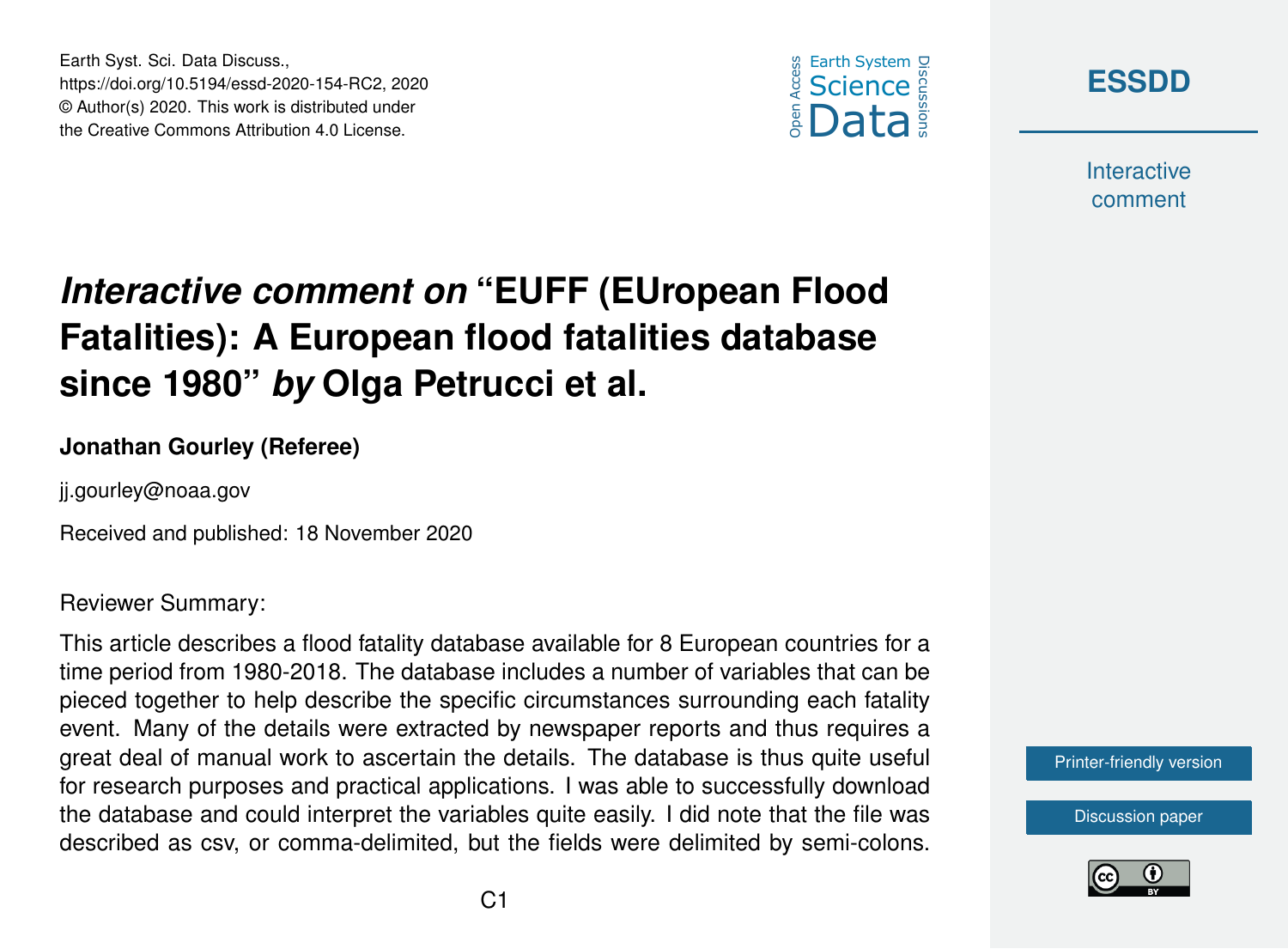Anyhow, not a big deal, but there are some major points that need to be addressed prior to publication. I highlight these below.

1. Novelty of the manuscript - The EUFF 2020 database is an update to the EUFF 2019 one that was described in Petrucci et al. (2019). EUFF 2020 provides more data from prior events and includes more geographic regions, totaling 17 new flood fatalities. I note that this is still far from including the total land area of Europe. Nevertheless, the information presented in the new article is very similar to that of Petrucci et al. (2019), the latter of which uses more figures than data in tables presented in the current article. I preferred the presentation of the data in the form of figures as shown in Petrucci et al. (2019). But, I see very similar data being used in both articles. I note that the authors address this potential shortcoming by stating that the new paper includes a trend analysis of the fatalities, broken down into age and gender categories. The issue I see with this is they are already working with a small sample size of data. Once it's further segregated by country, year, age, gender, etc., then it gets even smaller. I'm not comfortable with fitting lines to the small samples of data to ascertain if there is a significant trend. I don't have as much experience reviewing articles describing databases, but if this were a "normal" manuscript, then I would not consider this to be novel enough for a stand-alone publication. Nevertheless, this is more of a decision for the topical editor.

2. Presentation quality - I would strongly suggest that the authors improve the general readability of the manuscript. I began making notes about improper grammar beginning with the first sentence in the abstract. I quit making notes on the grammar because they were quite numerous. I also note that the presentation of the article text comes across more as an outline or draft rather than a manuscript in final form. There are lots of paragraphs containing a single sentence, improper indenting, and use of boldface in the text as one might do in a proposal, etc.. I would expect this for materials that are being presented orally, but not in a written, published format.

## **[ESSDD](https://essd.copernicus.org/preprints/)**

**Interactive** comment

[Printer-friendly version](https://essd.copernicus.org/preprints/essd-2020-154/essd-2020-154-RC2-print.pdf)

[Discussion paper](https://essd.copernicus.org/preprints/essd-2020-154)